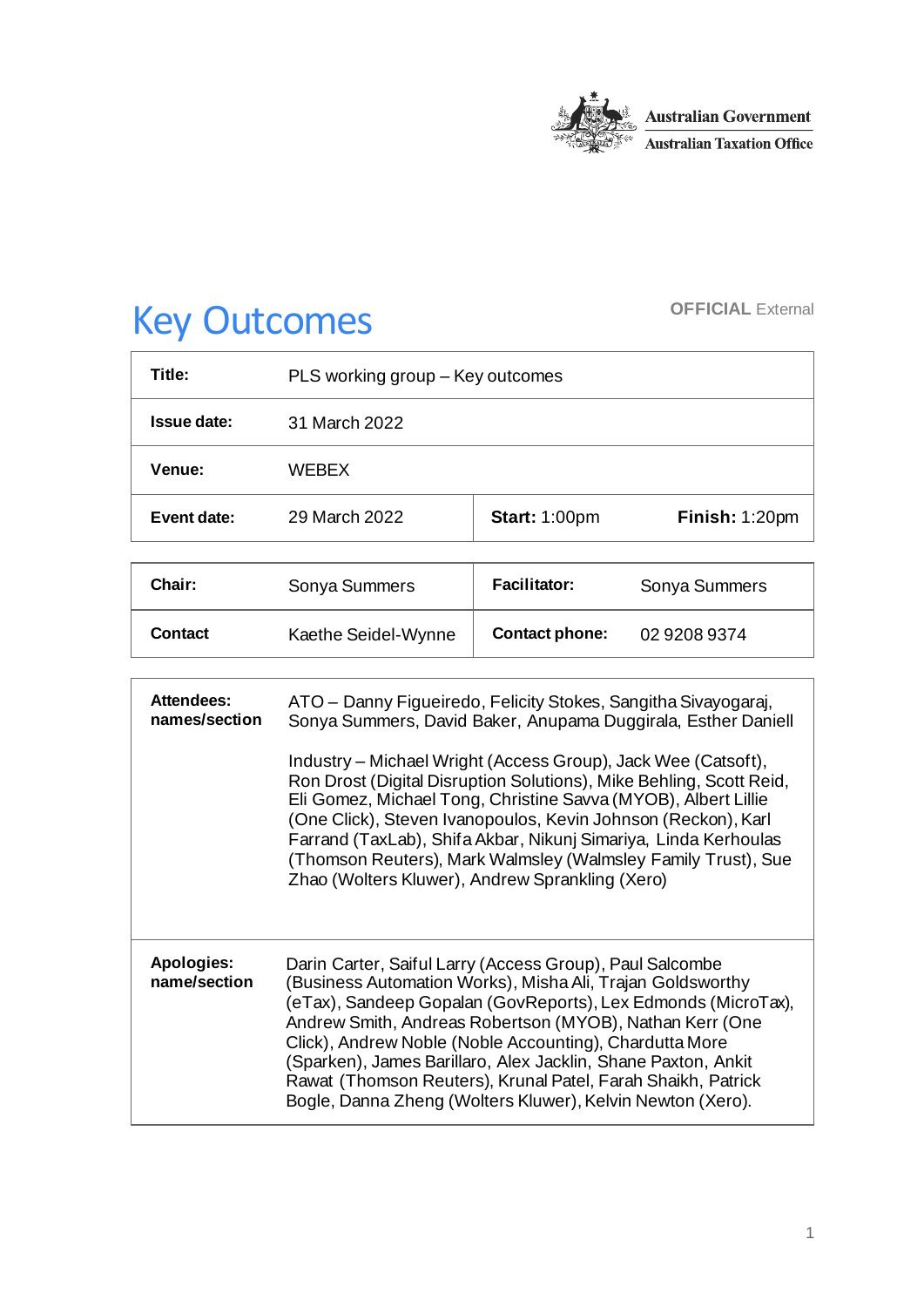### **Agenda item: 1 – Welcome**

Sonya welcomed the group and advised the DPO will undertake a review of the budget measures following the Treasurer's announcement on 29 March, to determine potential DSP impacts. An impact assessment will be published in the Collaboration hub over the coming days.

# **Agenda item: 2 – Action item updates**

Updates were provided for outstanding action items. [\(see action items\)](https://developer.sbr.gov.au/collaborate/display/DSPCOLLAB/PLSWG+action+items)

An updated version of th[e Release on a page](https://developer.sbr.gov.au/collaborate/download/attachments/121251987/FY_2021_2022_Release_on_a_page_v0.4.pdf?api=v2) was published in the collaboration hub on Friday 25 March.

#### **Agenda item: 3 – Tax time related documentation**

Two update[d change advices](https://developer.sbr.gov.au/collaborate/display/DSPCOLLAB/Controlled+information) have been published:

**CA2022 – 002** \$450 threshold removal

This document provides additional details to clarify the updates required to payroll and accounting software to make the correct super guarantee payments to staff from 1 July 2022.

#### **CA2022 – 008** working holiday maker

There will also be a minor change to the Notice of Assessment. Currently when a WHM lodges their tax return and is assessed at WHM tax rates there is a message confirming that these tax rates have been used. From 2021-22 onwards, where the WHM has been assessed at resident tax rates this message will not appear.

Several [final forms](https://developer.sbr.gov.au/collaborate/display/DSPCOLLAB/Final+tax+return+stationery+2022) were also published since the last meeting:

- NAT 1382 Franking account tax return
- NAT 2787 Family trust election, revocation or variation
- NAT 2788 Interposed entity election or revocation
- NAT 3425 Losses schedule
- NAT 7334 Life insurance companies tax return and instructions
- NAT 8030 Dividend and interest schedule
- NAT 71226 SMSF annual return
- NAT 737794 Research and development tax incentive schedule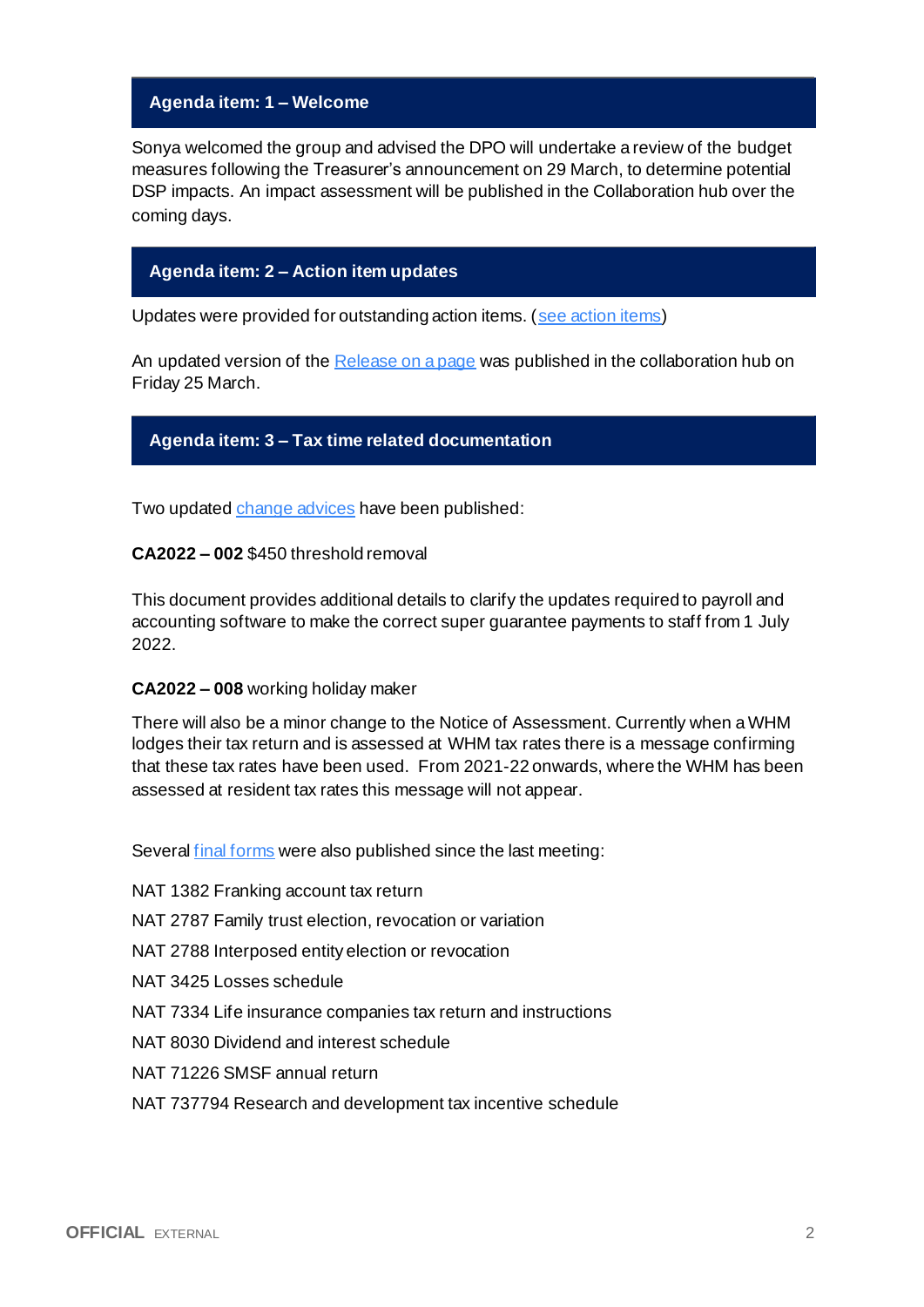### **Agenda item: 4 – Update on general matters and Tax time delivery**

FBT whitelisting is on track to be completed in time for 1 April. The DPO will be contacting DSPs who haven't yet requested PVT.

An update was provided on the issue relating to private health insurance details not being populated as part of prefill in SBR. The group were advised that it is not due to an SBR issue, it's rather the system being populated correctly to come by SBR. The PLS [trouble](https://www.ato.gov.au/General/online-services/technical-support/troubleshooting-for-businesses-and-tax-practitioners/)  [shooting page](https://www.ato.gov.au/General/online-services/technical-support/troubleshooting-for-businesses-and-tax-practitioners/) will be updated to advise these details will only be available manually via Online services for agents for tax time 2022.

# **Agenda item: 5 – Delivery update**

The updated [Release on a page](https://developer.sbr.gov.au/collaborate/download/attachments/121251987/FY_2021_2022_Release_on_a_page_v0.4.pdf?api=v2) includes any updates of adjustments over last couple of months and releases on 9 April and 29 April, to cater for any budget announcements, and updates remaining from 9 April (first EVTE) release. This allows the May EVTE release to cater for any defect fixes.

Further details regarding changes to services can be found in the version history.

The updated [Delivery roadmap](https://developer.sbr.gov.au/collaborate/x/7YACEg) has also been published.

# **Agenda item: 6 – Platform update**

The platforms are currently operating as expected; however, there have been a few issues since the last meeting:

#### EVTE

15 March - SBR1 full outage error was due to an issue between access manager and authentication service, this was restored same day.

17 March - SBR2 encountered monitoring issues for approximately two hours, however the platform remained fully operational throughout this time 29 March - outage in SBR2 due to failed connectivity

PROD

22 March – intermittent degradation due to patching resulting in authentication errors

Updates on Tax Time processing will be shared in the coming meetings.

# **Agenda item: 7 – Agent online environment update**

There have been an increasing number of last-minute requests for maintenance in OSfA. Additional work is coming through in preparation for Q2, especially around data centre infrastructure.